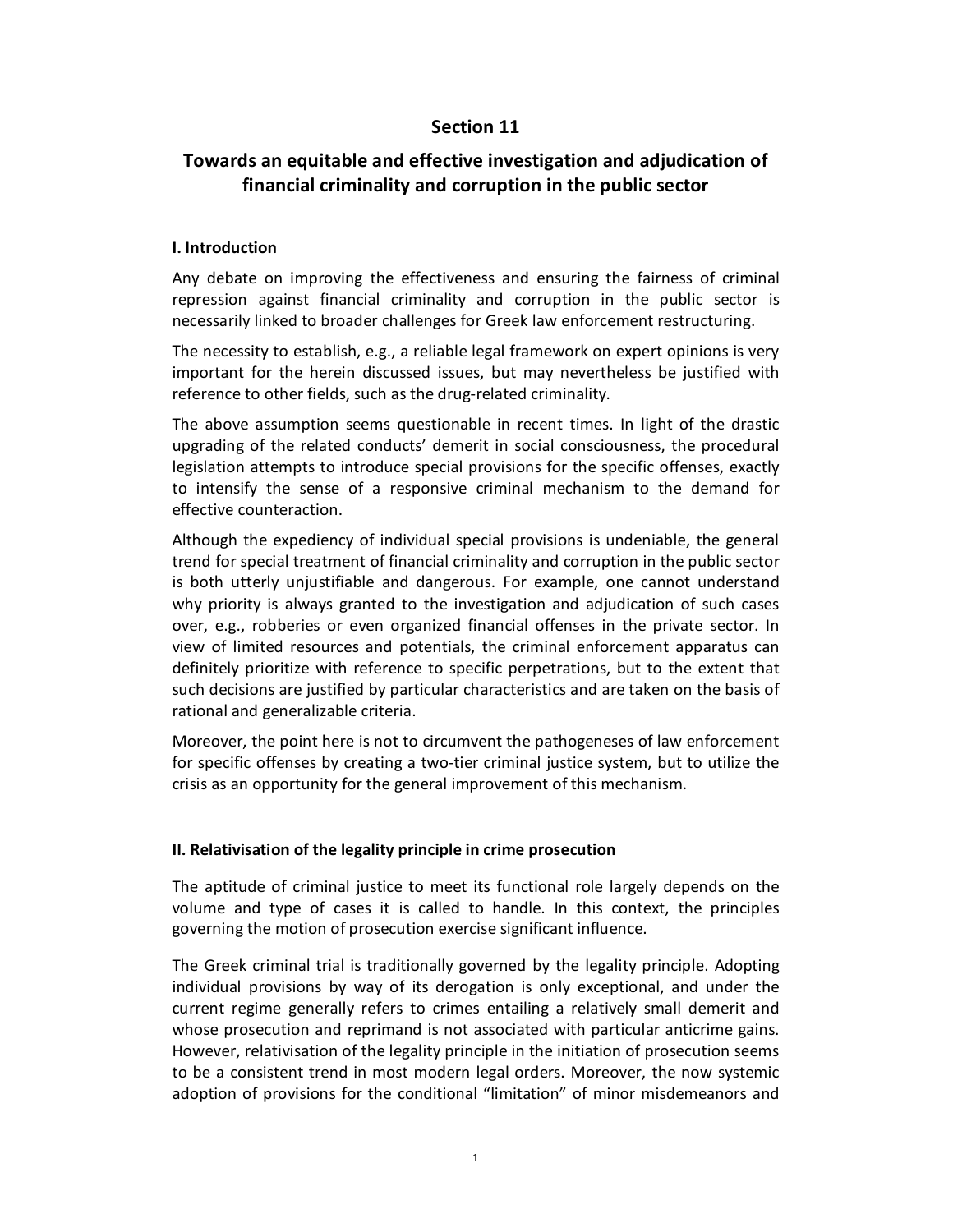small-scale sentences suggests that the rigid application of the legality principle exceeds the capacities of both the criminal judicial apparatus and the prison system.

In view of the above, one could adopt relevant theoretical proposals to extend abstention from suspension of prosecution:

a) Temporary abstention from prosecution by the public prosecutor at the Court of First Instance - CFI (: with the approval of the prosecutor at the Court of Appeals - CoA) for misdemeanors threatened with imprisonment of up to three years, provided that the perpetrator will meet certain conditions, such as conciliation with the victim, donation of a certain amount to charity or public benefit fund, etc. Fulfilling these terms should lead to permanent abstention from prosecution. With the exception as to the threatened penalty, relevant conducts that could be handled in this manner include, inter alia, small-time tax evasion, debts to the State (if the legislature chooses not to decriminalize them), etc.

b) Abstention from prosecution and case closure by the prosecutor at the CFI for misdemeanors threatened with imprisonment of up to one year, with the approval of the prosecutor at the CoA, provided that the initiation of prosecution does not serve a major public interest and special circumstances applied at the time of perpetration (e.g. victim's contributory fault or lack of volition to prosecute, minor consequences) or the offender has specific conditions (e.g. illness, old age, disability) or immediately attempted to restore his/her transgression.

Such an alternative procedure of abstention from prosecution would require the following minimum guarantees:

(i) Sufficient evidence for prosecution, as their absence leads to the inevitable dismissal of the complaint or closure of the case under Articles 43 and 47 GCCP.

(ii) Suspect's consent for the implementation of these procedures, as its lack compromises the right to a fair trial. This consent should also be usable against him/her as a confession upon failure to fulfill the terms of the temporary suspension of prosecution.

(iii) Informing the victims for the procedure of temporary suspension of prosecution and accounting for their interests by the public prosecutor when he/she imposes the relevant terms upon the suspect.

(iv) Supervision of the relevant activities of the prosecutor at the CFI by the prosecutor at the CoA.

(v) Prohibition of further application of these beneficial terms for the same offender in repeated suchlike behaviors, even after the final abstention from prosecution.

#### **III. Upgrading the quality of pre-trial investigations**

#### **1. Introductory remarks**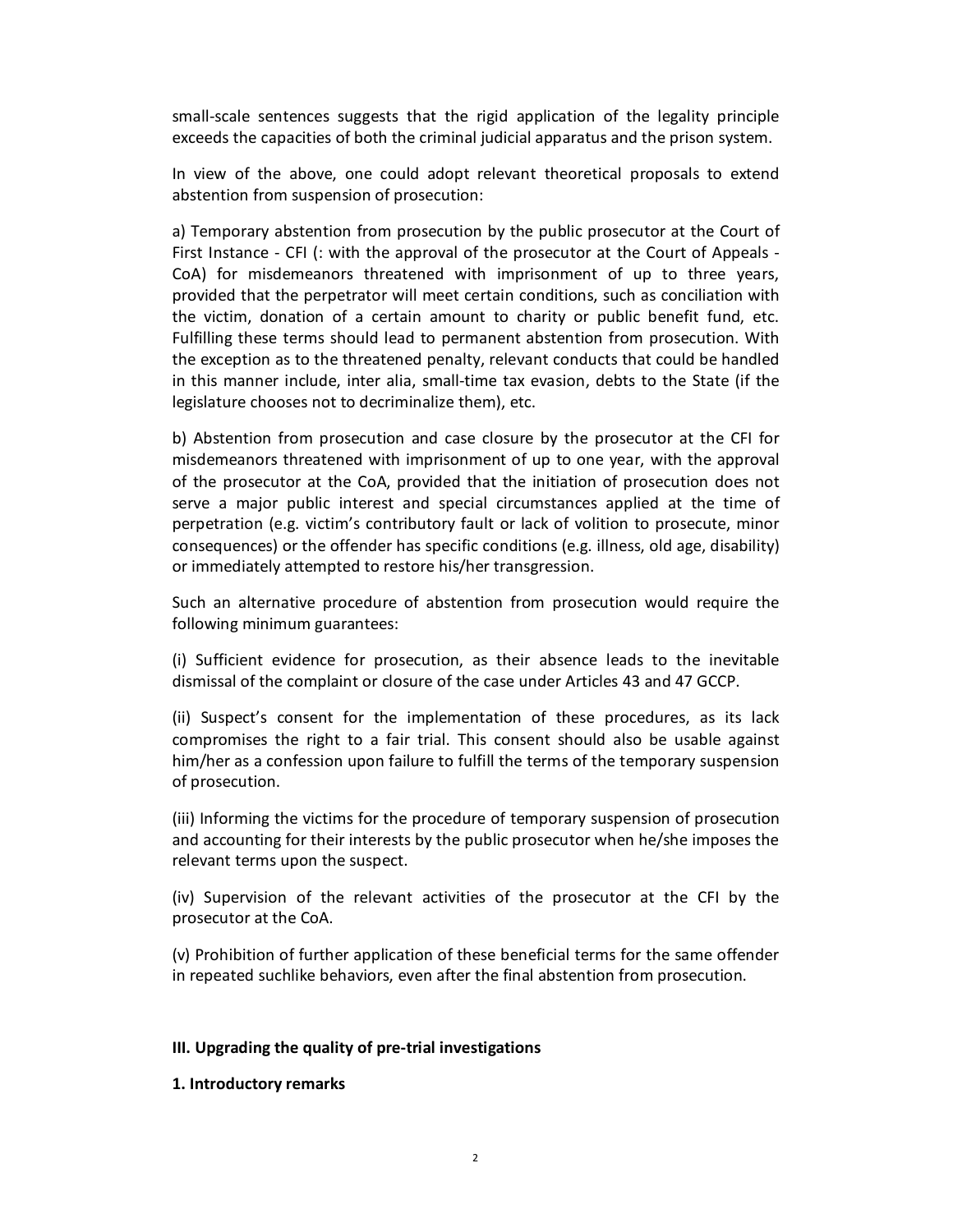Obviously, the abovementioned efforts to rationally relieve the anti-crime apparatus do not affect -at least directly- the core of the relevant offenses. It may indeed help facilitate the workload of the Misdemeanor Courts, but cannot drastically change the image of criminal justice, whose major problems relate to the investigation and adjudication of felonies.

As for the latter, the most critical issue probably lies in improving the quality of pretrial investigations. In the area of financial criminality in the public sector, preliminary investigation deficiencies together with the complexity of cases seem to be one of the main causes of many practical setbacks.

### **2. Special prosecuting structures for financial criminality and corruption in the public sector**

Establishing special prosecuting structures to investigate and indict financial crimes and corruption in the public sector was one of the key legislative initiatives in the discussed field in the midst of the financial crisis, principally headed to the right direction. The rapid increase in such crimes together with the complexity of cases actually favor their handling by specialized prosecutors and endorse the development of special investigating agencies, manned by officials with the knowledge and experience to grasp the evidentiary requirements of each case.

A Prosecutor of Financial Crime and a Prosecutor of Corruption Offenses have been established; however their area of activity is not well-defined.

It would be better to merge the two "special" Prosecutors into one Prosecutor of Financial Crime and Corruption, who will hold overall jurisdiction for all violations against public property and for corruption in the public sector. This competence should be legally clarified, include money laundering whenever the predicate offense is subject to it, and not dependent on the status of the suspect/defendant. The frequent cooperation of private operators and public officials in offenses against the public property or corruption cases corroborates this argument.

In terms of territorial jurisdiction, Prosecutors of Financial Crime and Corruption should be stationed in each appeal court district. A deputy prosecutor and an assistant deputy prosecutor should be assigned at each Prosecutor's Office at the CoA, acting as Prosecutors of Financial Crime and Corruption and assisted by at least two (in Athens and Thessaloniki) or one (in other court districts) deputy prosecutors at the CFI. All will be supervised by a specially appointed deputy prosecutor at the Supreme Court.

The creation of special investigation units supervised by the local Prosecutor at the CoA, that will cooperate with administrative control authorities, is critical to the efficient function of the proposed structure.

In this way, all (or, to begin with, the most significant) preliminary investigations for the discussed offenses will be assigned by the Prosecutor of Financial Crime and Corruption on the basis of qualitative criteria (: large damage or/and pecuniary gain, more persons involved, complexity of investigated conduct, etc.) for handling by the above special prosecutors who will be aided by a sufficient number of specialized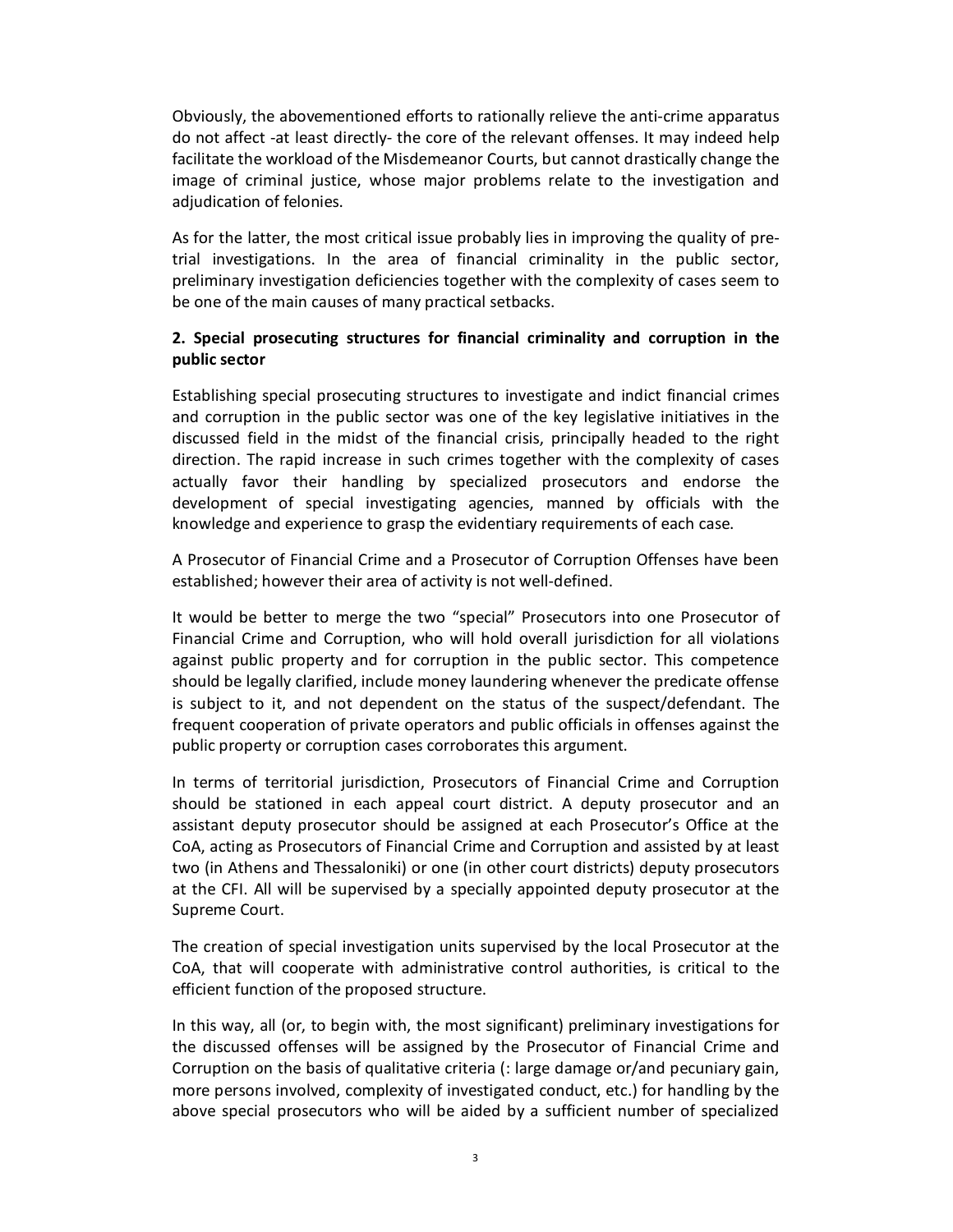investigating officials (preferably economists with a legal background and police officers specialized in corruption) to facilitate the documentation, central monitoring and better communication with the administration to ensure the scrutinization of cases before initiating prosecution. The supervision of the whole procedure by the Deputy Prosecutor of the Supreme Court may also contribute to the adoption of best common practices in the whole process, to the dissemination of relevant experience and to a uniform methodology of the anti-crime apparatus, while retaining the personal independence of prosecutors.

#### **3. Interventions in the field of the preliminary and main investigation**

### **3.1. The crucial substantial enrichment of assessment in initiating criminal prosecution**

Laws 3160/2003 and 3346/2005 attempted an essential institutional shift in the initiation of prosecution, by establishing a compulsory preliminary investigation for felonies, rendering greater protections to the rights of defense of the accused. However, despite this development, the role of the preliminary investigation as a stage of substantive examination and designation of noteworthy criminal issues does not seem to be confirmed in practice.

The preliminary investigation, especially when assigned to general investigating officials, usually develops into a purely formalistic and throughput-bureaucratic process. However, it is obvious that this vital reconstruction calls for the active supervision and guidance of the prosecutor, but also the ability of the investigating official to understand the evidentiary requirements in order to ask the appropriate questions to witnesses and defendants and collect all the crucial evidence, so that the case may actually be reliably assessed before initiating prosecution. Otherwise, it is likely to cause a "deceleration", to the extent that yet another meandering investigative phase is added to the criminal pre-trial stage.

Of course, this is a general problem. However, this detrimental situation (particularly in the discussed field) can be alleviated or averted by the herein articulated proposal for the Prosecutor of Financial Crime and Corruption and the accompanying structure of investigating officials.

Along the same lines, functional proposals could include:

- Stronger co-assessment of case closures and dismissing orders when reviewing and evaluating prosecutorial work;

- Improving Article 585 GCCP and its practical application by envisaging and imposing a pecuniary sanction that is proportionate to the income of the complainant (obliged to submit his/her tax statement when filing a complaint) in case of intentional deceptive accusation.

- Establishing regular meetings between prosecutors and investigating officials, to guide the fact-finding activities of the preliminary investigation.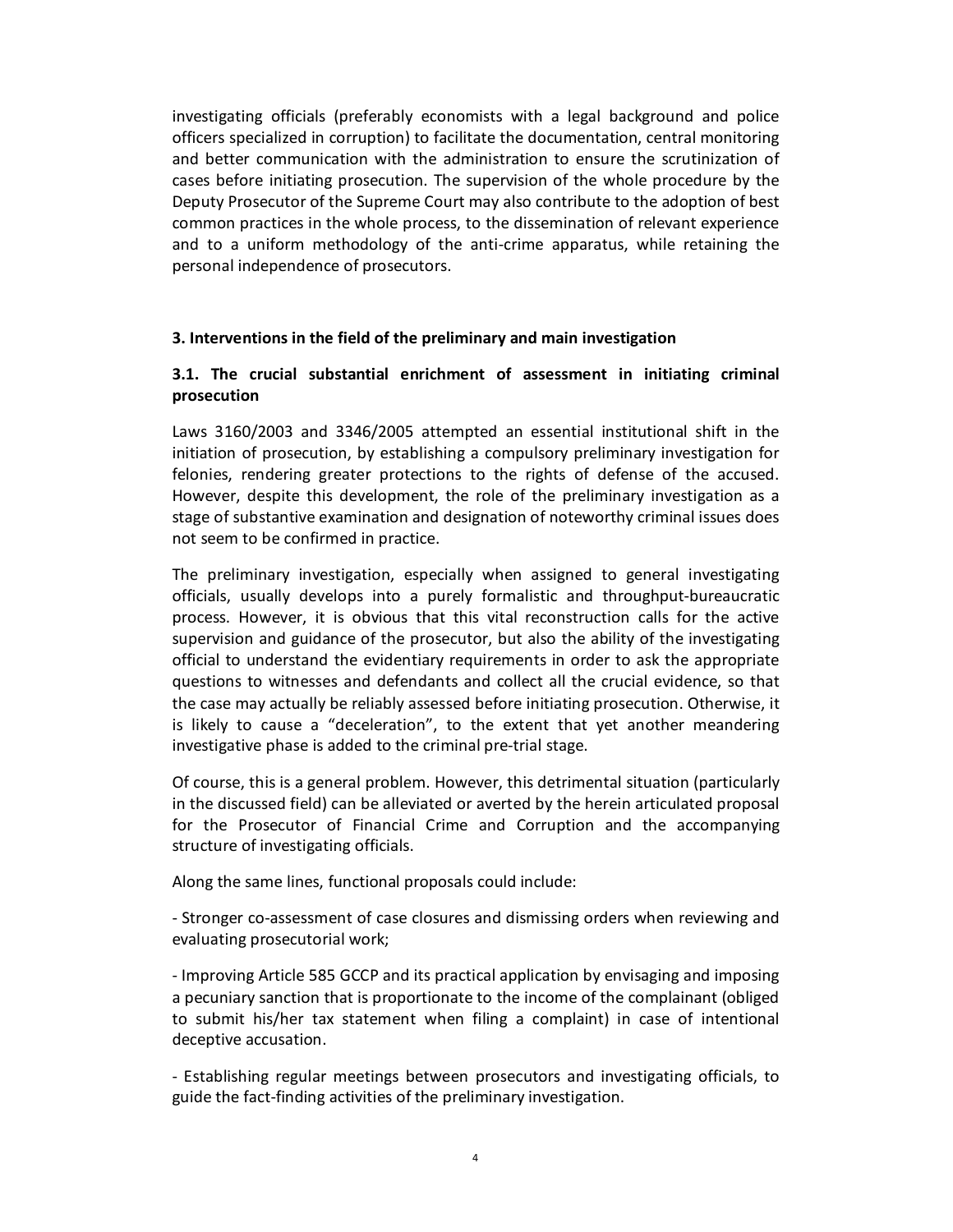### **3.2. The necessary restoration of reliability of expert opinions**

Failure to properly investigate cases of financial offenses in the preliminary stage is often due to the absence of an expert opinion. However, the very institution of expert opinions needs upgrading (due to excessive delays, "ex officio" appointments are seen as pointless inconvenience by appointed experts, skepticism on the impartiality and proper documentation of expert opinions, particularly in the fields of graphology and economics).

In view of the above, it is necessary to establish criteria for a better evaluation of designated experts as to their scientific training and ethos; to address the relevant delays, short deadlines should be imposed, and threat of reprimand (e.g. nonreappointment) envisaged for unpunctual experts.

 Furthermore, the processes of education, training, and appointment of experts should be modernized, with approaches such as:

- Establishing relevant departments or post-graduate programs at tertiary education institutions, with particular reference to the science of graphology.

- Establishing an independent Agency of Judicial Experts with ample infrastructure and staffing it with an adequate number of civil servant experts.

- Extending the -now administrative- regulatory framework for asset control of experts.

#### **3.3. Effective and equitably demarcated asset control for involved individuals**

The timely and effective asset control of involved persons and their relatives can become an important tool for the effective and fair investigation and adjudication in the relevant field. The abovementioned special prosecutors and their specialized staff can help ensure the improvement of communication with public authorities. Special software should be developed, allowing for a uniform electronic transmission and easy processing of data from all banks.

The State's capability to assure a timely and effective documentation of the assets belonging to involved persons and their relatives is often of vital importance. This distinct targeting should be envisaged in preliminary investigations and not always viewed as a necessary preliminary stage of asset-freezing. The creation and operation within each prosecution office (or at least within the offices of the Prosecutor of Financial Crime and Corruption) of a Special Department for Asset Control and Recovery of Criminal Assets should be considered, accompanied by an institutional framework of cooperation with all the aforesaid departments and agencies.

It is also vital to generally modernize administration: exploring the usefulness of relevant tools of the tax mechanism, such as the "asset registry" (under formation), should be fruitful. The same objective could also be promoted through developing an institutional framework for the permanent cooperation of prosecutorial and judicial authorities with the Financial Crime Unit and/or the Hellenic Financial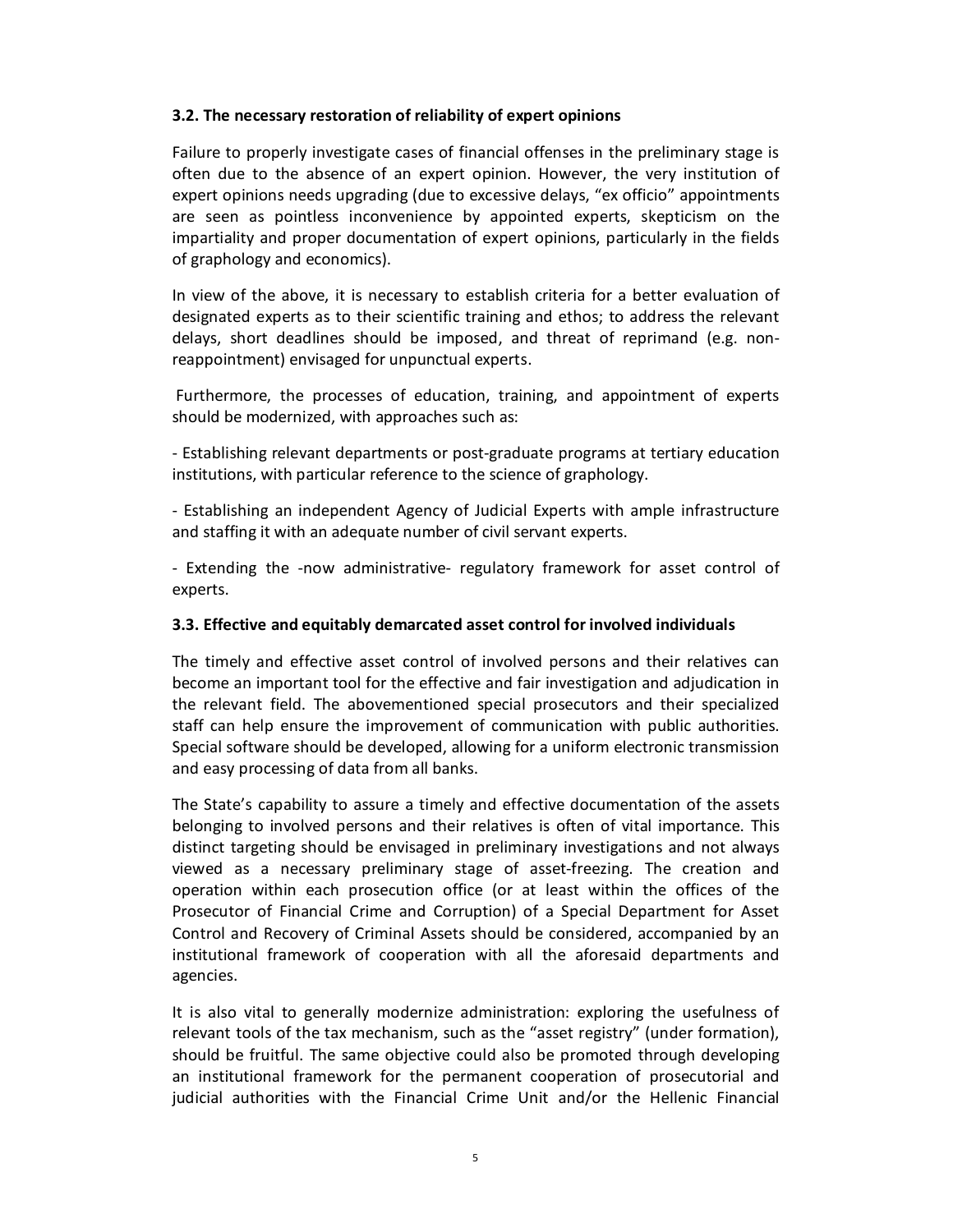Intelligence Unit - HFIU (Anti-Money Laundering, Counter-Terrorist Financing and Source of Funds Investigation Authority, according to Law 3691/2008), e.g. by establishing a standardized e-form to record the assets of investigated individuals.

These records should be accessible during preliminary investigations upon a relevant order of the Prosecutor at the CoA or upon suspect's request. The Prosecutor's decision for early freezing of assets should be available at the investigation stage if it relates to a felony; the suspect should hold the right to appeal against it or apply for its revocation, if new evidence surfaces. This model should be adopted via general provision of the GCCP and encompass all the herein discussed offenses, including money laundering. Both in confiscation and in asset freezing, the maintenance of fragmented provisions with different terms and defenses according to individual investigated offenses does not seem justifiable.

To materialize such a model would require the practical realization of the onerous nature of this procedural measure and its equitable regulation.

In particular, a single proposed general scheme of competence for seizure can be summarized as follows:

- Preliminary investigation: Prosecutor's decision, with the possibility of appeal and application for revocation upon new evidence;

- Main investigation: investigating magistrate's order and prosecutor's approval, with the possibility of appeal and application for revocation upon new evidence;

- "Early" freezing: decision of the HFIU President with limited effect (two months) and the prospect of its preservation throughout the impending preliminary examination by ordinance of the Judicial Council of Misdemeanors; possibility of appeal and application for revocation upon new evidence.

In all these cases, each measure of procedural coercion will be ratified, recalled, or imposed for the first time by the judicial body that is competent for the substantial effective conclusion of the main investigation.

Furthermore, uniform provisions should regulate significant problems in the field, such as the possibility to impose more seizures against participating defendants, resulting to total seized assets over-exceeding the alleged pecuniary benefit or damage, or even violations against bona fide third-party rights, e.g. in joint ownership of real estate or -mainly- joint bank accounts or other financial products. The mandatory "preferential" seizing of personal assets of the defendant is a valid solution, once relevant requirements apply that fulfill the aims pursued.

A special provision should also be envisaged for the State's obligation to full reparation of the suspect or accused when the competent court finds him/her not guilty or decides that no confiscation or deprivation of property should be imposed, despite the conviction.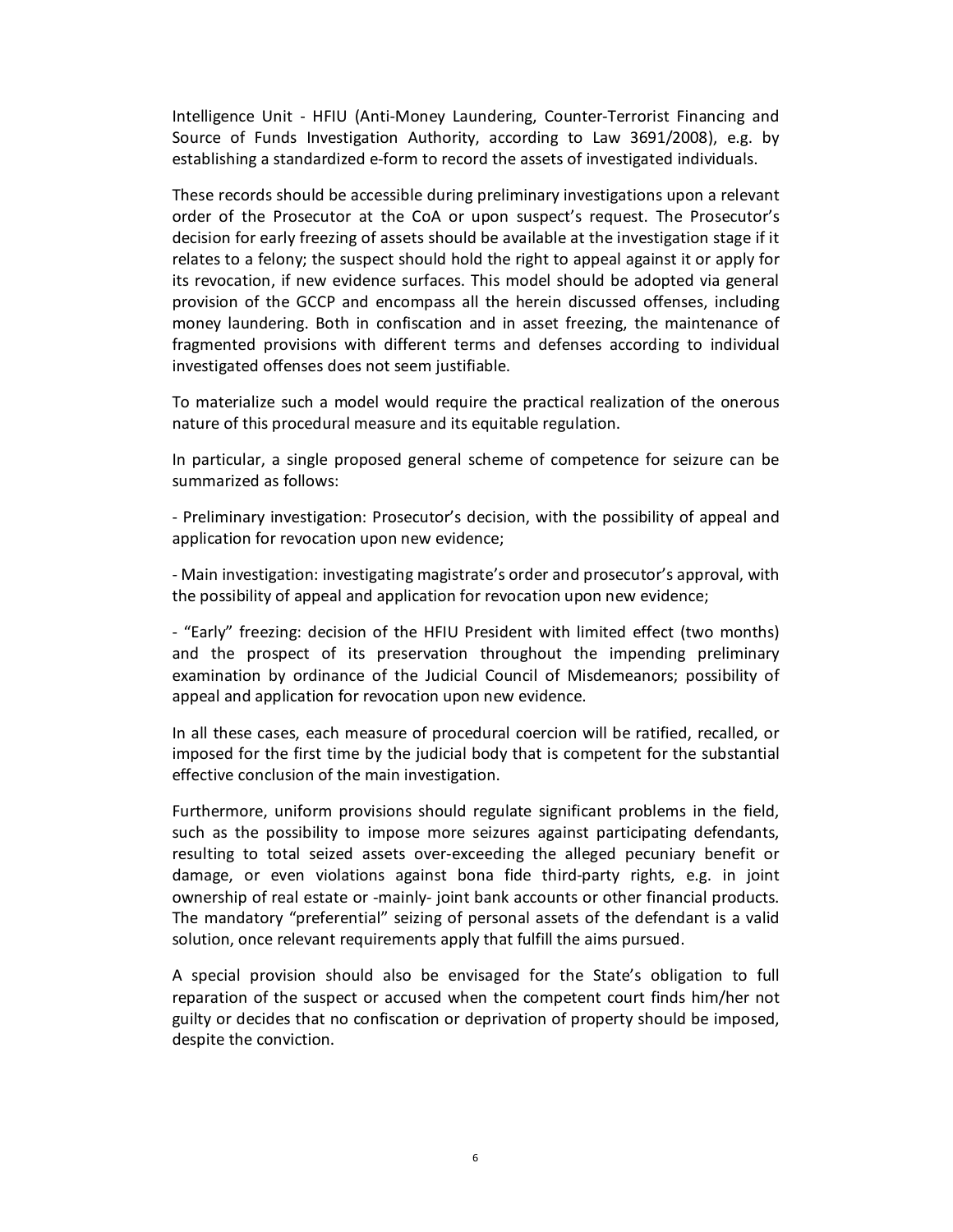If the abovementioned conditions on State access to assets of non-offending third parties apply, competent bodies may impose such a seizure, but also grant the third parties the same defenses envisaged for suspects and defendants.

This dedication of the anti-crime apparatus to seek and secure the criminal gains calls for a sturdier resource management. The herein proposed measures often raise the issue of coexisting victim claims (including the State) to third-party ones; with the specific exception of seizure and confiscation of direct criminal proceeds, this makes it imperative that the asset management be entrusted to a Central Agency, that will allow stakeholders to claim their statutory redress.

Any long-term seizure of cash and/or real-estate property of the defendant should not deprive him/her of the right to reimburse the victim at any stage of the process.

#### **3.4. Specific improvements in the main investigation stage**

Deadlines to conclude the main investigation stage for financial criminality and corruption in the public sector are often very short, resulting to case files that are incomplete and lack sufficient evidence. Instead of that, it would be better to establish short deadlines for the transmission of the requested information by the investigating magistrate, e.g. in lifting of banking secrecy.

It is necessary for qualified experts to assist the investigative work. However, this is expected to gradually recede once the Office of the Prosecutor of Financial Crime and Corruption has been established and staffed by special preliminary investigators.

The defendant should also be granted the right to conditional (i.e. upon income criteria) free access to a technical advisor.

Furthermore, investigating magistrates dealing with cases of financial criminality and corruption in the public sector should be relieved from any other duty.

#### **4. Equitably enhancing the application of special investigative measures**

In recent years, the scope of special investigative acts has been widely extended over numerous criminal behaviors. Law 4254/2014 further expanded the application of such measures (: covert investigations, confidentiality lifting, recording of nondomestic activities, correlating or linking personal data) on passive and active bribery and trading in influence.

Such special measures may be justified when the investigation of the relevant crimes renders their application absolutely essential, while not contradicting (stricto sensu) the proportionality principle. The resulting substantial infringement of civil liberties dictates the establishment of strict application safeguards to ensure the preservation of fundamental principles of the rule of law. Such minimum guarantees include:

a) Ex officio appointment of a defense counsel authorized to monitor the legality of the secret investigative acts against the defendant, without the latter's knowledge of them.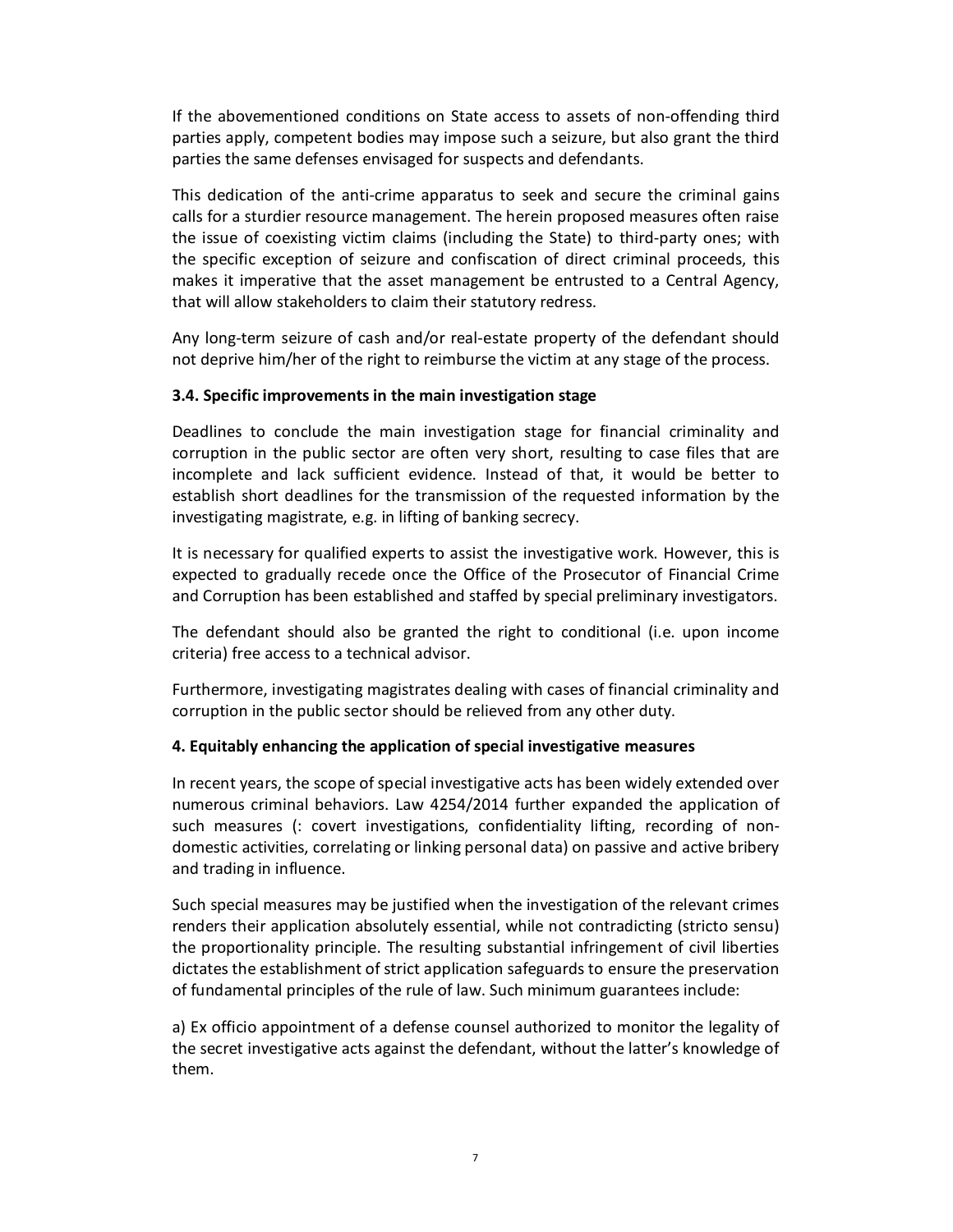b) Ensuring the factual justification of conditions to initiate such investigations by: a) assessing the reasoning behind the relevant judicial decisions and b) acknowledging invalidity of the process if evidence derived from secret investigative acts is utilized without upholding specific institutional guarantees.

c) In cases of covert investigations, the required order of the competent prosecutor with a prior notice to the coordinating Deputy Prosecutor of the Supreme Court should be "empowered" with extra guarantees of judicial supervision, by bringing the case before the competent judicial council to issue a judgment allowing or forbidding the implementation of such special investigative activities.

d) In undercover operations and covert investigations, reliable practices should be followed for through the utilization of modern technology (: videotaping and sound recording), so that no doubt is left regarding the covert agents' modus operandi in carrying out these special investigative activities.

e) In the same context, the law should explicitly envisage that these investigative acts cannot be considered as secret questionings of the suspect or defendant, to avoid abolishing the right to silence and the right to non-self-incrimination; otherwise, the proceedings should be rendered void.

f) Clearly delimiting all abovementioned undercover investigations to avoid indirect elimination of professional secrecy rights (e.g. of doctors or attorneys).

g) Establishing remedies or the subsequent balancing of procedural secrecy to restore the equality of arms principle, the defendant's right to a hearing, and the rights of affected third parties. To achieve this, it is necessary to enact provisions on the compliance with protocols on investigation results.

h) Adding a provision to the GCCP, whereby each piece of evidence or information gathered through special investigations may be used only for the purposes set by the judicial council.

i) In view of the ECtHR case-law, the wording of Article 253B pt. a GCCP should better be replaced by the phrase "and actively facilitate the offender who expressed his/her determination to commit the offense."

j) Article 253B GCCP is problematic, primarily its part that permits covert investigations "upon strong indications that ... the commission of any of the offenses of § 1 (: Articles 159, 159A, 235, 236, 237, and 237A GPC) will be repeated, and its uncovering is otherwise impossible or very challenging." The affirmation of serious indications of guilt (as an element of justification of the decision issued in the abovementioned manner) must be based on objective factors, e.g. the systematic activity of the investigated person or the discovery of unjustified assets. Such features should be explicitly included in the scope of Article 253B GCCP.

### **IV. Empowering the evidential documentation of financial criminality and corruption in the public sector via witness protection measures**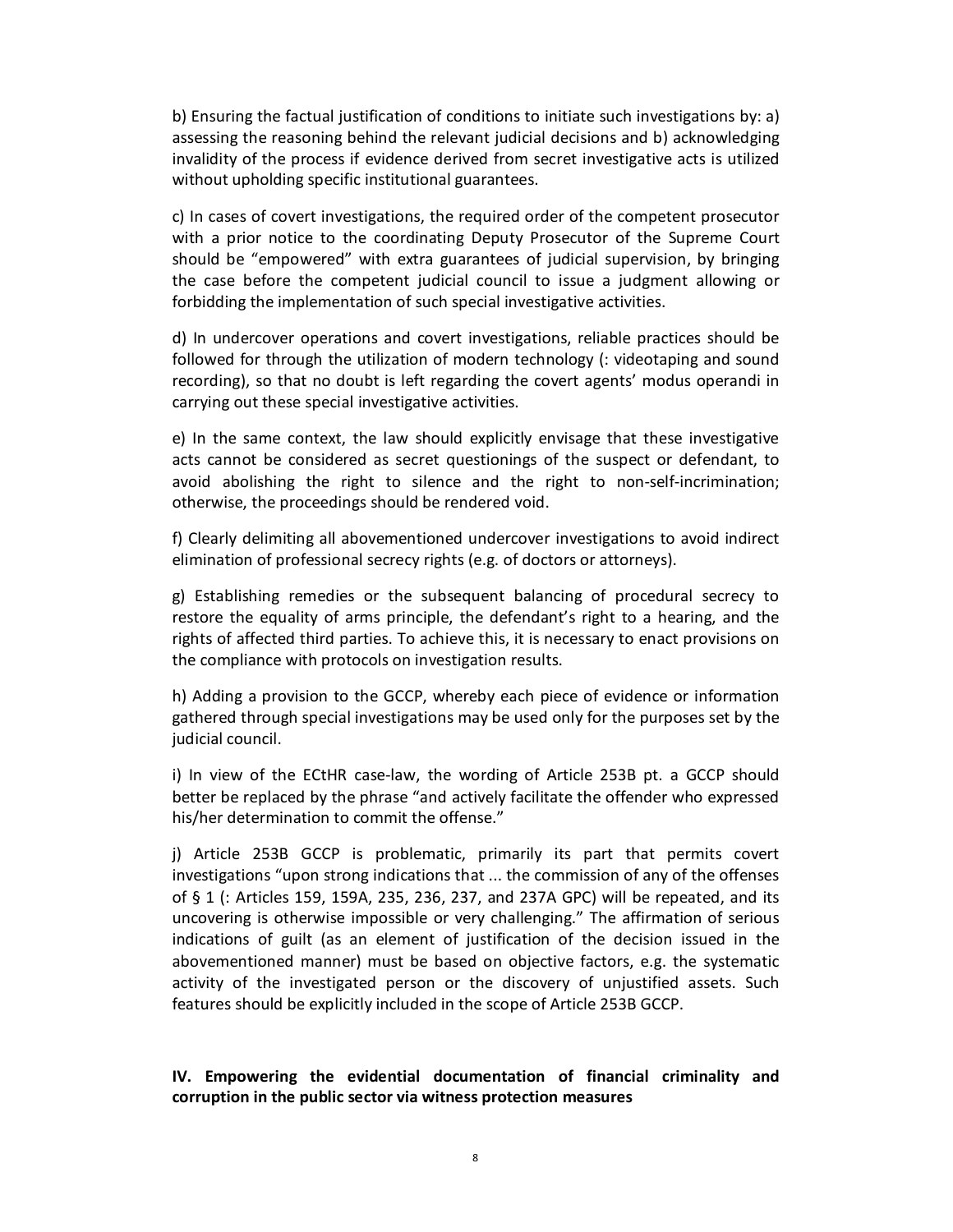The detection of corruption and -to some extent- of financial criminality in the public sector often stumbles on a veil of silence that conceals the acts committed. As for bribery, silence is the result of complicity, which is inherent in these offenses. The interpersonal nature and inability to discover concrete evidence makes it very difficult to prove corruption offenses, unless one ensures the testimony of witnesses who are aware of the transaction and possibly afraid to participate in legal proceedings that can render them targets to "retaliation."

Therefore, it is no coincidence that the international debate on financial criminality and corruption almost constantly includes the issue of the so-called "public interest witnesses." Nowadays, protecting such witnesses (at least in crimes of corruption) is also an international contractual obligation, e.g. through Article 33 of the UN Convention against Corruption.

Promoting incentives for the so called "witnesses of public interest" to provide information sometimes leads to immoderations, such as the exorbitant rewards in USA.

However, it is not easy to choose a system of provisions that furthers the unraveling of such criminality. The legislature needs to balance the purposes of efficiency on one hand and safeguarding the fundamental principles of the rule of law on the other. Such an equilibrium requires a clear understanding that these provisions cannot aim at "purchasing" witness cooperation with the pretext of an askew sense of "public interest", but at protecting them against unfair (or illicit) acts of "reprisal" for their participation in uncovering the truth. Moreover, it is obvious that the implementation of a protection system for "witness of public interest" ( ή σύμφωνα με την πρόταση «μαρτύρων ειδικού καθεστώτος») both requires and will consolidate a new perception for the role of the conscientious citizen that witnesses perpetrations.

Practical deliberations also become respectively important: for example, introducing witness protection by means of a criminal procedural provision has limited significance if it lacks coordination with procedures of administrative (especially disciplinary) and labor law. Moreover, evaluating the possibility for a favorable treatment of the informant by abstaining from prosecution requires a meticulous correlation with existing measures of substantive criminal law, to avoid criminal conciliation and full compensation (or even active repentance) becoming practically quashed. Finally, compliance with fundamental rules of the law of evidence is crucial, especially with those serving the defendant's rights.

Given its integration into the wider context of the so-called expediency principle, abstention from prosecution for "witnesses of public interest" is accompanied by the prior's problems. However, this is not a typical "tug of war" between the principles of legality and feasibility: in other words, in the case of "witnesses of public interest", relativizing the obligation to prosecute an offense should be based upon a priority to the discovery of the principal truth against the search for a (less substantial) part of it. In this perspective, the following observations can be articulated on abstention from prosecution for "witnesses of public interest":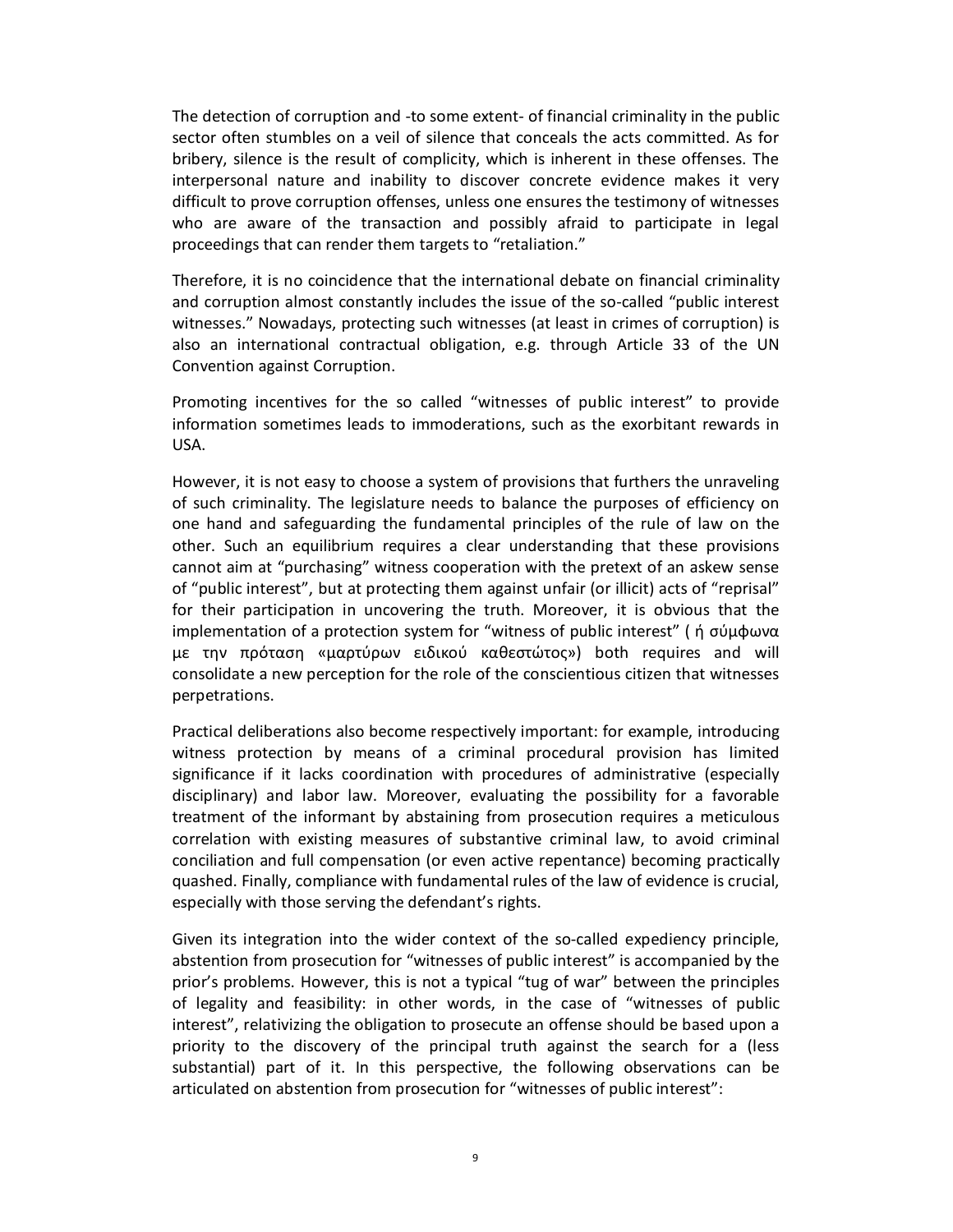(i) As to the scope, one could accept its extension beyond the limits of the current Article 45B § 1 GCCP. According to this provision, a person may be considered as a "witness of public interest" in cases involving active and passive bribery of political officials, civil servants, and judges, and trading in influence. It could be appropriate to also encompass crimes against State ownership and property, as their revealing and prosecution raises similar issues to those met in crimes of corruption.

(ii) As to the crimes of "witnesses of special status" for which abstention from prosecution will apply, these should be limited to offenses such as breach of official secrecy or violations of personal data. For principals or participants in such acts (e.g. active bribery in its current form), a case-by-case application of provisions relating to each crime separately should be implemented. This will draw a clear boundary between the protection of "witnesses of public interest" and relevant measures of substantive criminal law such as active repentance or leniency.

(iii) The decision to definitively abstain from prosecution should not be left on the hands of a single prosecutor. Therefore, if the prosecution is initiated by the Prosecutor at the CFI, his/her labeling of individual persons as "witnesses of public interest" should be subject to approval by the Prosecutor at the CoA.

(iv) Such a decision should always be revocable, therefore temporary. Abstention from prosecution becomes final only after the irrevocable conviction for the offense(s) which were revealed through the witness' substantial contribution. This would prevent "manipulation" of prosecution by perpetrators who falsely claim to hold information for criminal corruption.

Finally, we should exclude any form of financial compensation for witness cooperation. Actually, those seeking pecuniary gains are correctly disqualified (Article 45B § 1 point a GCCP), since their testimony does not guarantee honesty.

Besides abstention from prosecuting "witnesses of special status", measures for their police protection are significant, and imposed by international legal documents.

Regarding the special measures for the overall witness protection:

(a) Guarding by trained policemen should be available beyond the temporal limits of the criminal proceedings.

(b) The possibility of filing testimonies via electronic audiovisual media seems to uphold both the principle of immediacy and the defendant's right to directly question witnesses (Art. 6 § 3d ECHR), a fundamental constituent of a fair trial. Hence, it is clearly preferable to the reading during trial of testimonies gathered at the preliminary or main investigative stage. However, the witness' voice should not be transformed by technical mean, as this deprives both the defendant of the above rights, and all the participants in the proceedings of the opportunity to question the reliability of the witness.

A "secret" testimony essentially conceals the witness identity from relevant documents. Anonymous testimonies obviously directly affect the defendant's right to question the accusing witness and confront him in court. If the two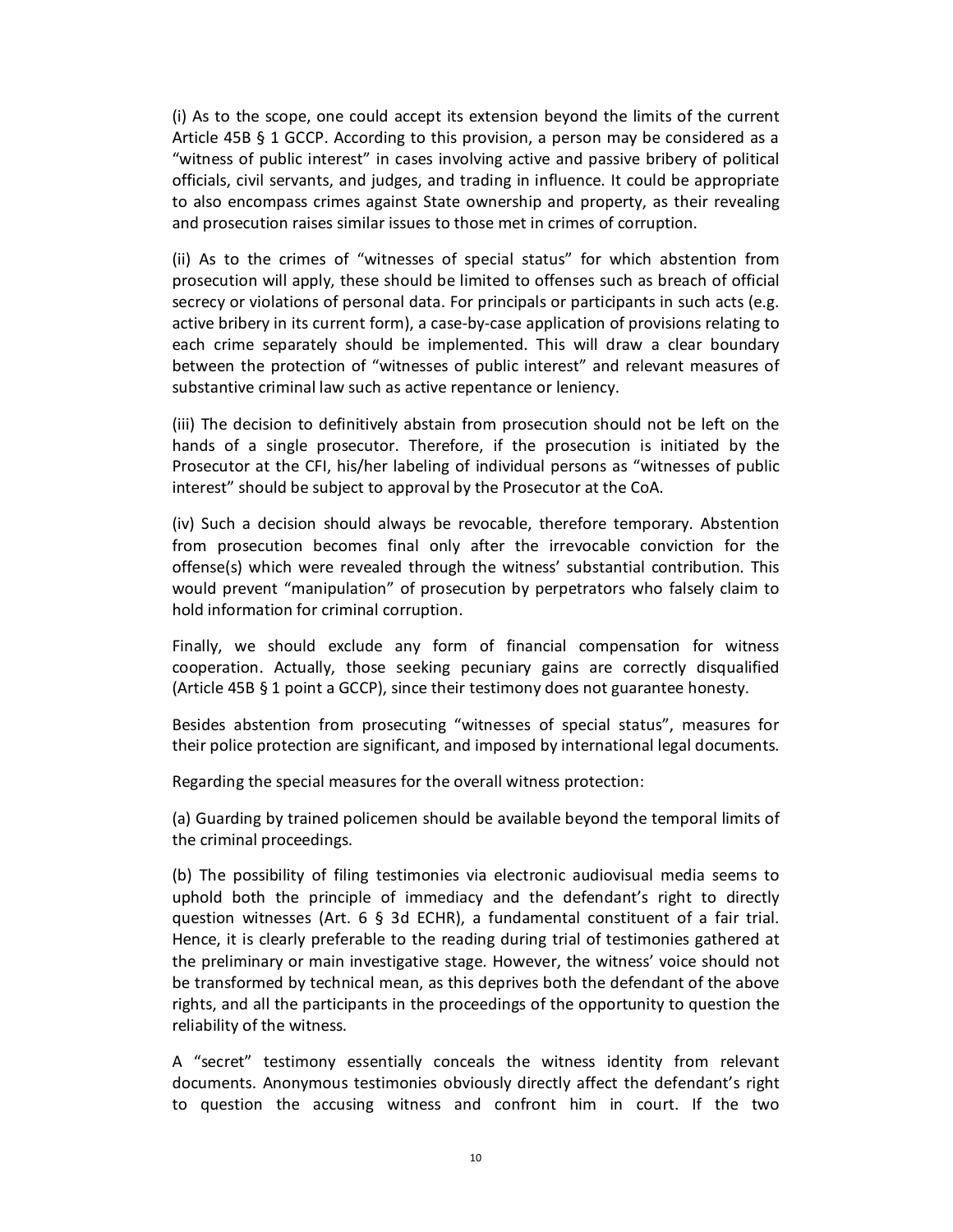abovementioned measures are combined to enable examination by audiovisual or audio means of the anonymous witness, the defense rights are clearly undermined. Therefore, the relevant provision should be abolished. It would also be useful to add a provision stipulating that the protected ("anonymous") witness testimony alone is not sufficient to justify referral.

(c) Current administrative measures intended to protect public officials who testify as "witnesses of special status" are suitable. They include:

- Indefinite reassignment, transfer, or posting;

- Prohibition of any unfavorable treatment (disciplinary or not);

- Reversing the burden of proof in disciplinary procedures in favor of employees who contributed significantly to the uncovering and prosecuting of acts of corruption.

However, these measures should be repealed if the contributed information is false.

(d) Finally, these protective provisions should be extended to anyone substantially contributing to the disclosure of criminal corruption or (if necessary) their relatives.

#### **V. Specific interventions in the interim stage**

In the discussed field, provisions regarding the substantial completion of the main investigation stage are very complicated, with four different reference models of referral. This does not help simplify the interim stage, and also creates the impression of a two-speed procedure, depending on the crime or defendant status.

For these reasons, it is necessary to establish a single method of referral for such cases, to the extent that this criminality field shows no particular discrepancies in evidentiary issues that would adequately justify a different method to substantially conclude the main investigation.

In the "interim procedure" that follows the evaluation of the evidence gathered in the investigation, it is decided if the accused will be referred for trial. The relevant key issue in any procedural system is who assumes this task.

In the last thirty-five years in Greece, the "interim" procedure underwent successive and extensive legislative interventions, all in the name of a "speedy trial." The end result, unfortunately, was the exact opposite.

The regularly inconsistent and conflicting legislative approaches explain the unjustified multiple referral options for financial crimes and corruption in the public sector. This system must be amended. The judicial council of the CFI should hold competence for the substantive conclusion of the main investigation for these offenses; its decisions should be appealable under the current provisions (: only for fundamental nullity or erroneous application or interpretation of substantive criminal provisions). Articles 29 of the GCCP and 10 of Law 3213/2003 should bring the only exceptions to this rule. When the main investigation is handled at the Court of Appeals, it is procedurally consistent that its conclusion be declared via an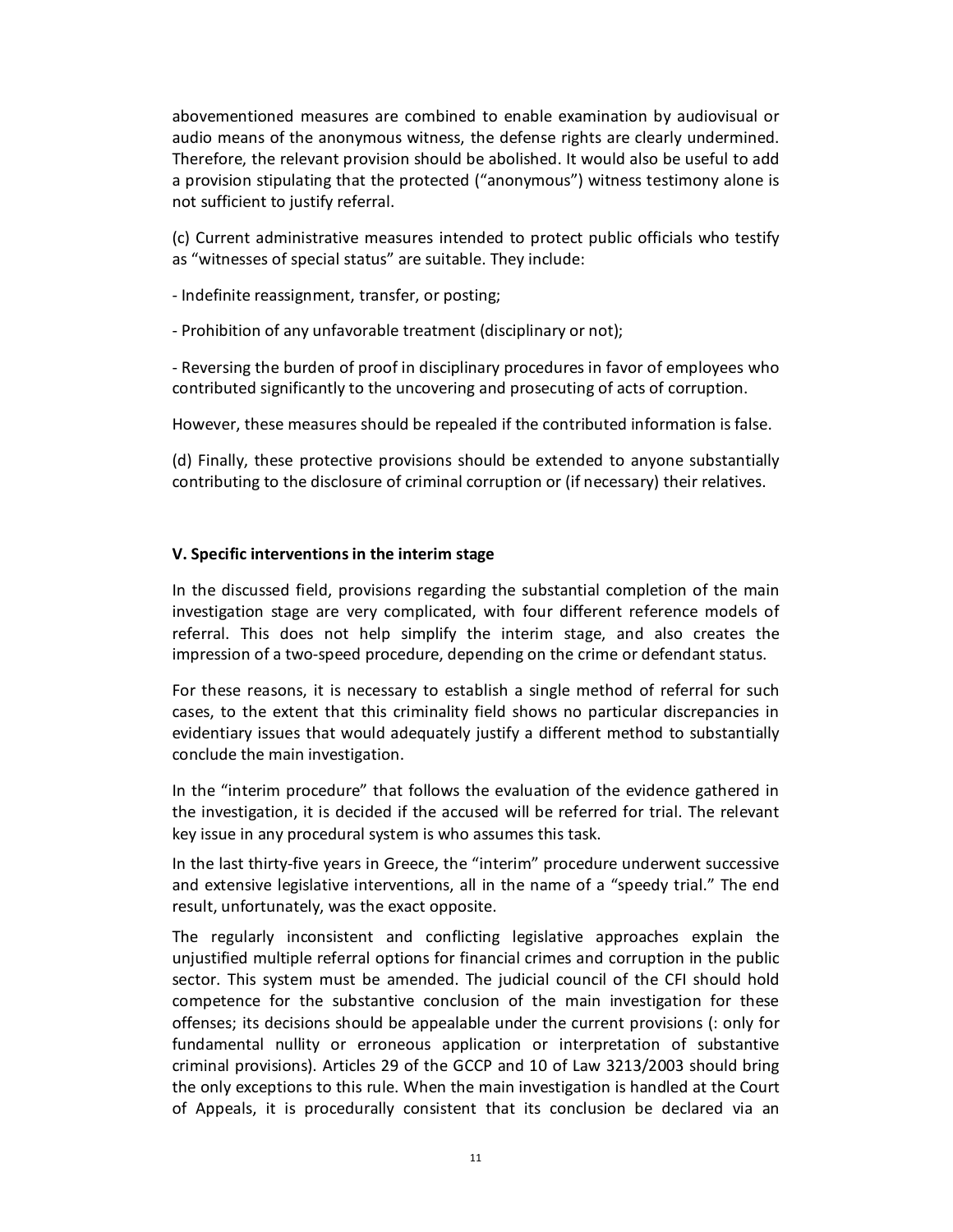irrevocable decision of the judicial council of the CoA. Furthermore, in all misdemeanors, referral to trial by direct summons (: following the preliminary examination, the -practically immaterial- preliminary investigation, or the main investigation) seems to be the only way forward considering the demand for speedy referral to trial (: given sufficient evidence). The prosecutor's obligation to file a brief justification of his/her estimation on the indications that spurred the initiation of criminal proceedings can empower the substantive nature of the prosecutorial opinion, especially in the vast majority of cases where direct summons coincides with the launching of prosecution, following the preliminary investigation.

It is necessary to restore the provision for mandatory in-person appearance and hearing of parties before the judicial council (upon their request), to ensure that the referral review is not a mere throughput process. This will prevent the unwelcome overflow of courts with criminal cases due to effortless and inessential referrals, thus ensuring the factual acceleration of criminal proceedings.

#### **VI. Main procedure**

### **1. Material competence**

Felonies relating to financial criminality and corruption in the public sector are typically tried by the Three-Member Assize Courts (a.k.a. Three-Member Court of Appeals for Felonies), according to Article 111 GCCP and Law 1608/1950.

The overall demotion of mixed jury courts does not currently promote the discussion on the feasibility of assigning them with relevant cases.

However, the serious legal issues and evidentiary complexity of financial offenses are seen over time as sufficient arguments for their exclusion from the competence of both the mixed jury courts and the recent Single-Member Assize Courts (a.k.a. Single-Member Court of Appeals for Felonies).

The latter were established under Law 4055/2012, and were granted competence to try all tax and smuggling felonies. In practice, Single-Member Assize Courts often loyally adopt the examination reports prepared by expert investigators, thus substantially weakening the defendant's position. Moreover, tax cases often contain critical legal issues that cannot be easily addressed by a single judge; additionally, in smuggling cases the high stakes and inherent complexity require a multifaceted formation to better understand the defendant modus operandi. Hence, these felonies should be tried by Three-Member Assize Courts.

## **2. The trial stage**

Law 4022/2011 includes special provisions for the main proceedings, aiming to accelerating adjudication. These are constructed in two axes: a) Earlier court dates for cases of Law 4022/2011, b) Prohibition of trial postponement, save for failure to address incidental hindrances and subsequent trial sojourn.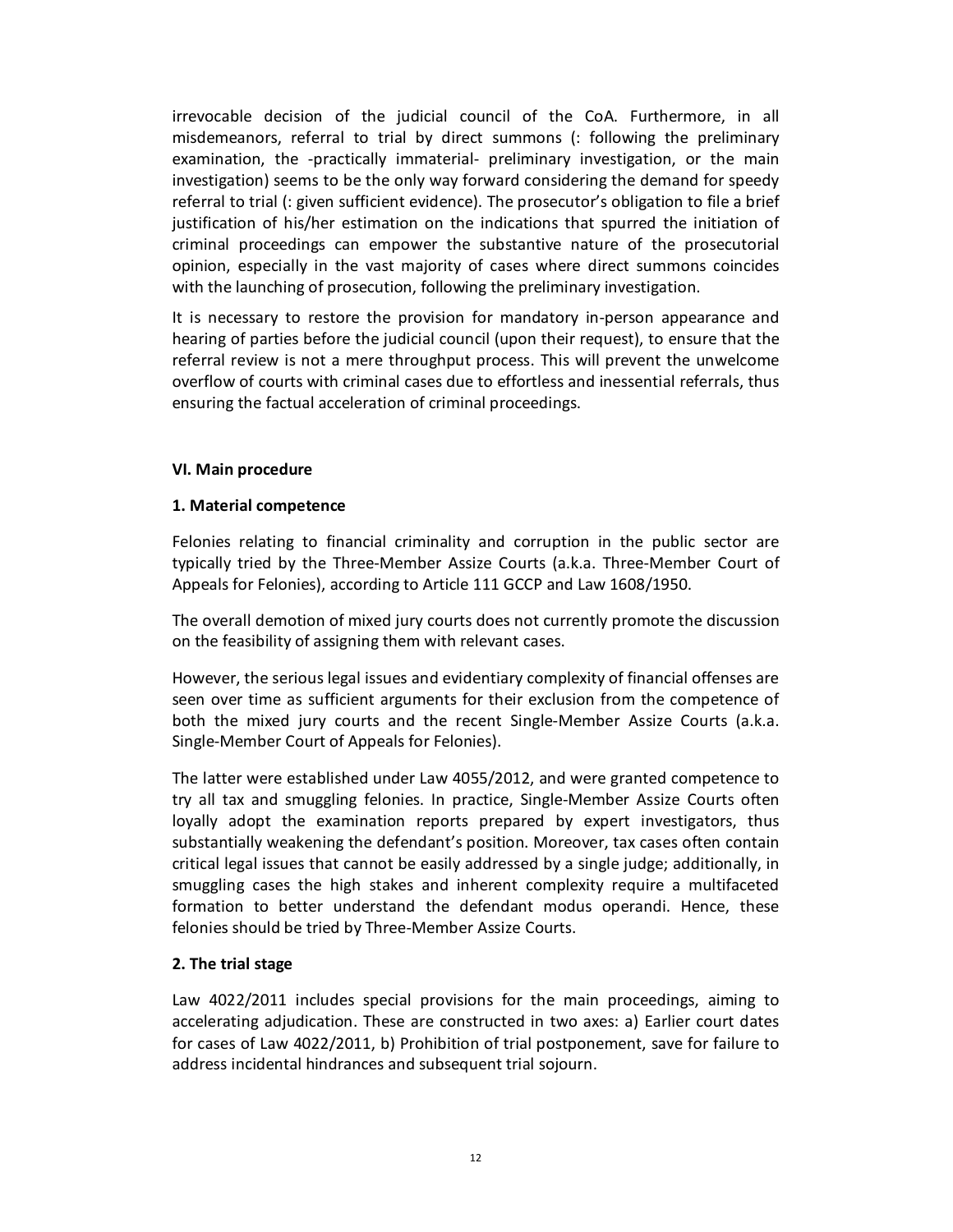Despite the undeniable necessity to accelerate criminal proceedings, enacting relevant procedural regulations and introducing a special category of "express criminal trials" cannot be justified in terms of legislative policy, and negates fair trial without any guaranteed practical collateral.

General criteria should be established by amending Article 320 § 1 GCCP, securing earlier court dates for specific cases. Beyond the implicit priority to cases where the defendant is a pre-trial detainee or ample time passed since the perpetration, the same could apply for cases where assets were seized or temporary disciplinary measures were imposed against public officials,. Similar criteria could apply for misdemeanors.

During the main proceedings, the legislature has occasionally tried to introduce special hearings for specific categories of crimes as a means of accelerating and facilitating criminal proceedings. A similar provision traditionally applies to drug legislation and was recently adopted in the GCPP for cases where defendants are pre-trial detainees and also for tax felonies of Law 2523/1997. However, these provisions have practical implementation problems and are not uniformly applied in all Greek courts. Besides the desired acceleration, these special hearings may be justified for reasons of more adequate preparation and judicial assessment of the case file, and also uniform application of the law.

#### **3. Witness examination of persons who carried out sworn administrative inquiries**

In the criminality field discussed herein, the issue of court witness admissibility for individuals who carried out sworn administrative inquiries (SAI) arises very often. The relevant provision of Article 211 point a GCCP states that "under penalty of nullity of the proceedings, the following individuals may not be examined as witnesses before court: a) those who assumed prosecutorial or investigative duties or served as secretaries during the case investigation..." The purpose of this provision focuses on the possibility of bias and partiality of these persons against or in favor of the defendant.

This issue was accentuated after the functional simulation of the preliminary investigations to SAIs as to the initiation of prosecution, under Law 3160/2003. Following a short hesitation of its criminal chambers, the Supreme Court erroneously concluded (decision no. 4/2000 in plenum) that "assuming investigative duties" does not encompass implementation of SAIs.

Hence, the law should explicitly include those who carried out SAIs to the prohibition of Article 211 point a GCCP.

#### **4. State civil claims**

Several special rules apply to State civil claims that introduce variations to the general provisions for filing civil claims by private individuals, service of applications, and deadlines for appealing against decisions.

Article 7 § 2 point c of the Presidential Decree 282/1996 is the only special procedural provision that should remain in force. It refers to the service of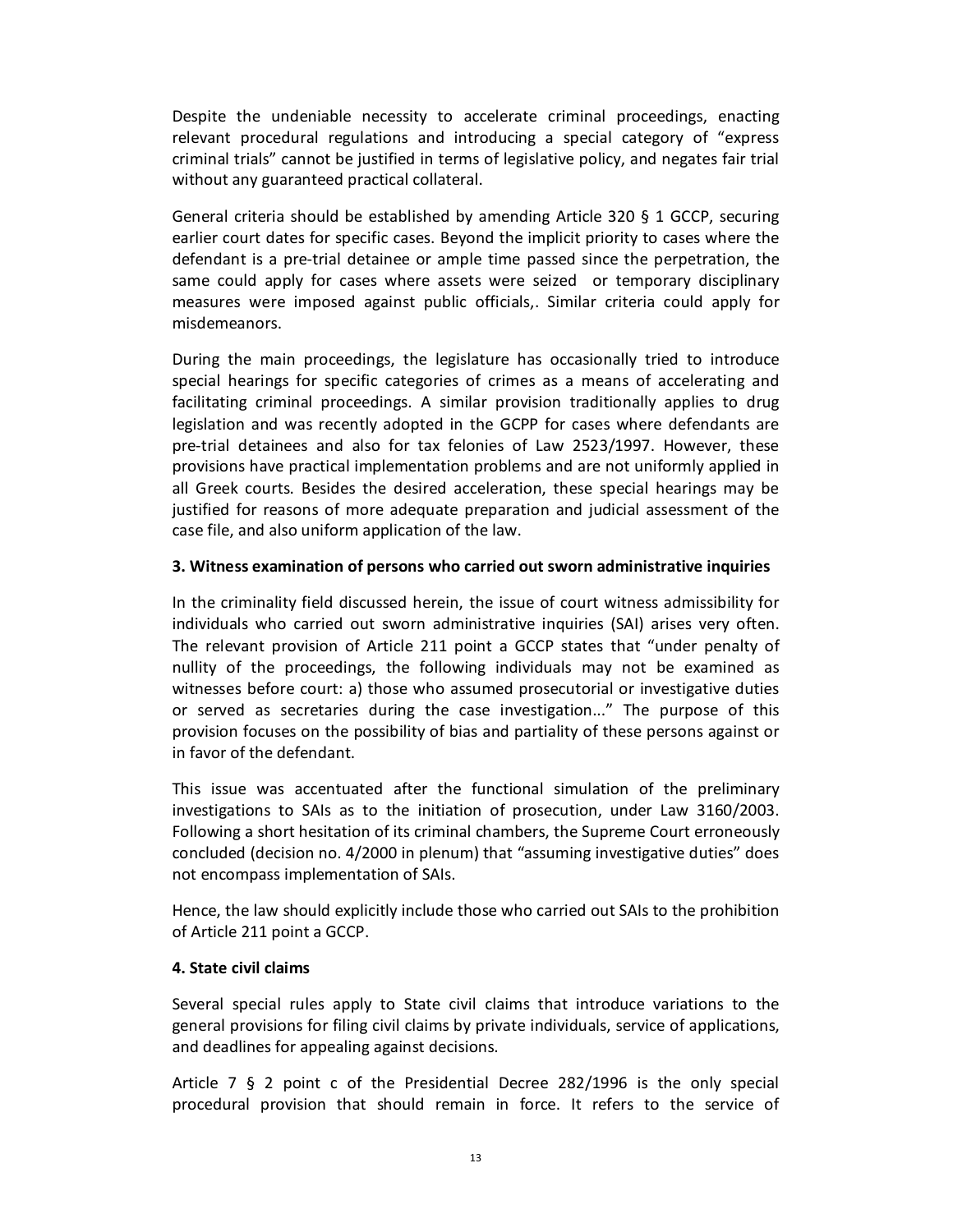applications to the President of the Legal Council of State, and takes precedence as a more specific provision over Article 84 point b GCPP. The law should not discriminate as to State requirements for filing civil claims, disclosing its witnesses, and deadlines for appeals.

On the other hand, it is necessary to ensure the effective representation of the State as a civil claimant in criminal proceedings, even by employing free-lance attorneys to handle cases with considerable legal or substantive complications.

### **VII. Towards a rationalization of the preferential treatment in investigating and prosecuting offenses of ministers and deputy ministers**

As for crimes committed by members of the cabinet in the exercise of their functions, Art. 86 of the Constitution and executive Law 3126/2003 envisage a preferential treatment of ministers and deputy ministers compared to other citizens. This constitutional and legislative privilege is manifested in two main areas: a) granting judicial powers to a political body (parliament) in deviation from the separation of functions, and b) establishing competence of a special criminal court for such cases, and introducing substantial procedural exceptions in the investigation and referral processes.

The rationale behind the constitutional provision for a special approach to the criminal liability of Cabinet members promoted the need for institutional guarantees of protection from improper prosecutions and the prevention of threatened criminal prosecution becoming a weapon in the hands of political adversaries.

Despite historical grounds or reasons related to our contemporary political culture (e.g. scandal-mongering, litigiousness, turning political disputes to litigation, etc.) that support the special provisions on criminal liability of Cabinet members, current constitutional and legislative regulations are unsatisfactory, not only because they express an unjustified distrust in the impartiality of the judiciary, but also because they very often lead to impunity of serious criminal offenses due to deliberate or unintended filibustering of Parliamentary majority. Thus, it is obvious that the constitutional and legislative framework on criminal liability of Cabinet members should be amended by implementing the following actions:

a) Clearer description of the offenses included in the special constitutional provision to avoid uncertainties about its scope. The constitutional legislator should refer to acts (i) committed within the ministerial duties, i.e. through which public authority is essentially exercised (e.g. infidelity), (ii) committed "in view" of the exercise of ministerial functions (e.g. bribery). This will eliminate any special treatment of ministers and deputy ministers for acts performed during their ministerial tenure that are unrelated to the exercise of their duties.

b) Disengagement of the Parliament from prosecution and pre-judicial investigation (screening) of such cases, via a corresponding future amendment of Article 86 of the Constitution, and the assignment of prosecution to senior prosecutors (i.e. at the CoA) following a decision of the Court of Appeals in plenum.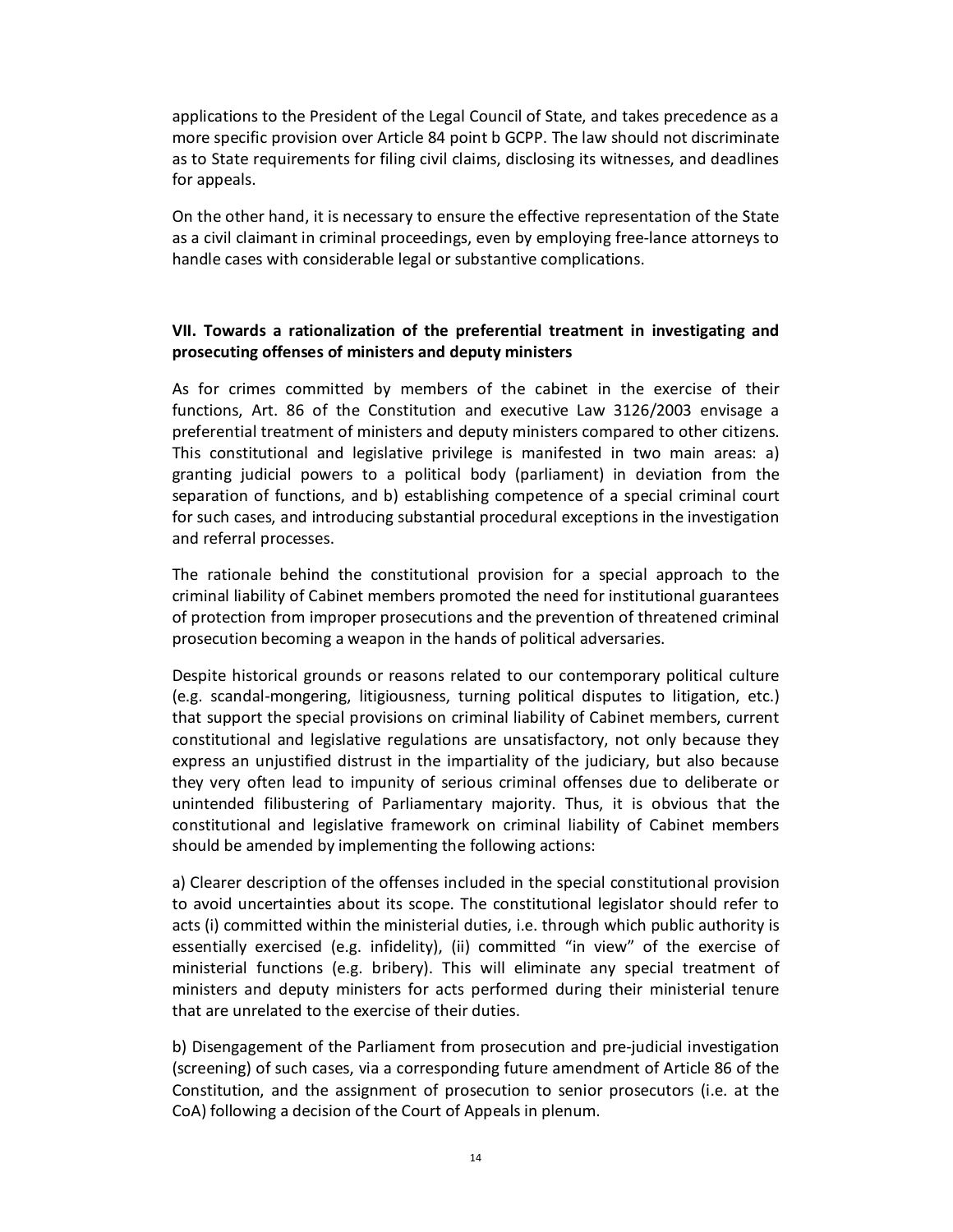c) Abolition of the prosecution deadline (: Articles 86 § 3 of the Constitution and 3 § 2 of Law 3126/2003), the expiry of which eliminates punishability for relevant acts.

d) Elimination of the special statute of limitations for crimes committed by Cabinet members and deputy ministers.

e) Handling of the main investigation by an investigating judge of the CoA (: not by a Supreme Court magistrate) authorized to issue subpoenas for forced internment, arrest, or pre-trial detention of current or past ministers or deputy ministers.

f) Assignment of the substantial completion of the main investigation to the Judicial Council of the CoA, which will irrevocably decide on the defendant's referral.

g) Granting of hearing competence to the Three-member Assize Courts according to the standard procedure (: for felonies) and activation of the exceptional competence of Article 111 § 6 GCCP (: for misdemeanors).

#### **VIII. On upgrading international judicial cooperation**

Optimizing international cooperation is a vital prerequisite for tackling financial crime and corruption, such behaviors being often transnational in nature. The aim is to simplify and accelerate the relevant procedures in order to ensure a satisfactory level of cooperation to the benefit (inter alia) of national enforcement authorities.

Especially in this field, coordination is required at a higher level, particularly within the EU. Even so, the Greek legislature could take measures (mainly organizational), regardless of the initiatives undertaken at a "central" (supranational) level.

At a first level, the GCCP's provisions on judicial assistance (Articles 457-461) and extradition of requested persons (Articles 436-456) should be amended.

Moreover, a full discrimination between various types of international cooperation (e.g. police and judicial) is not assuredly fruitful, while a confusion between judicial and administrative assistance gradually emerges, both generally and as regards the handling of corruption in particular. Accordingly, some issues must be conjointly regulated, particularly those on envisaged guarantees and rights of individuals under investigation, suspects, and defendants.

Therefore, the regulatory consolidation of individual processes under the umbrella of a single set of provisions is advised, to cover issues such as judicial and police cooperation in crime investigations and to include regulations on:

- Adopting provisions for the surrendering of persons when executing a European Arrest Warrant;

- Mutual judicial assistance;

- Police cooperation, especially as regards the activities of joint investigation teams;
- Enforcing foreign judgments, particularly within legal orders of EU Member States;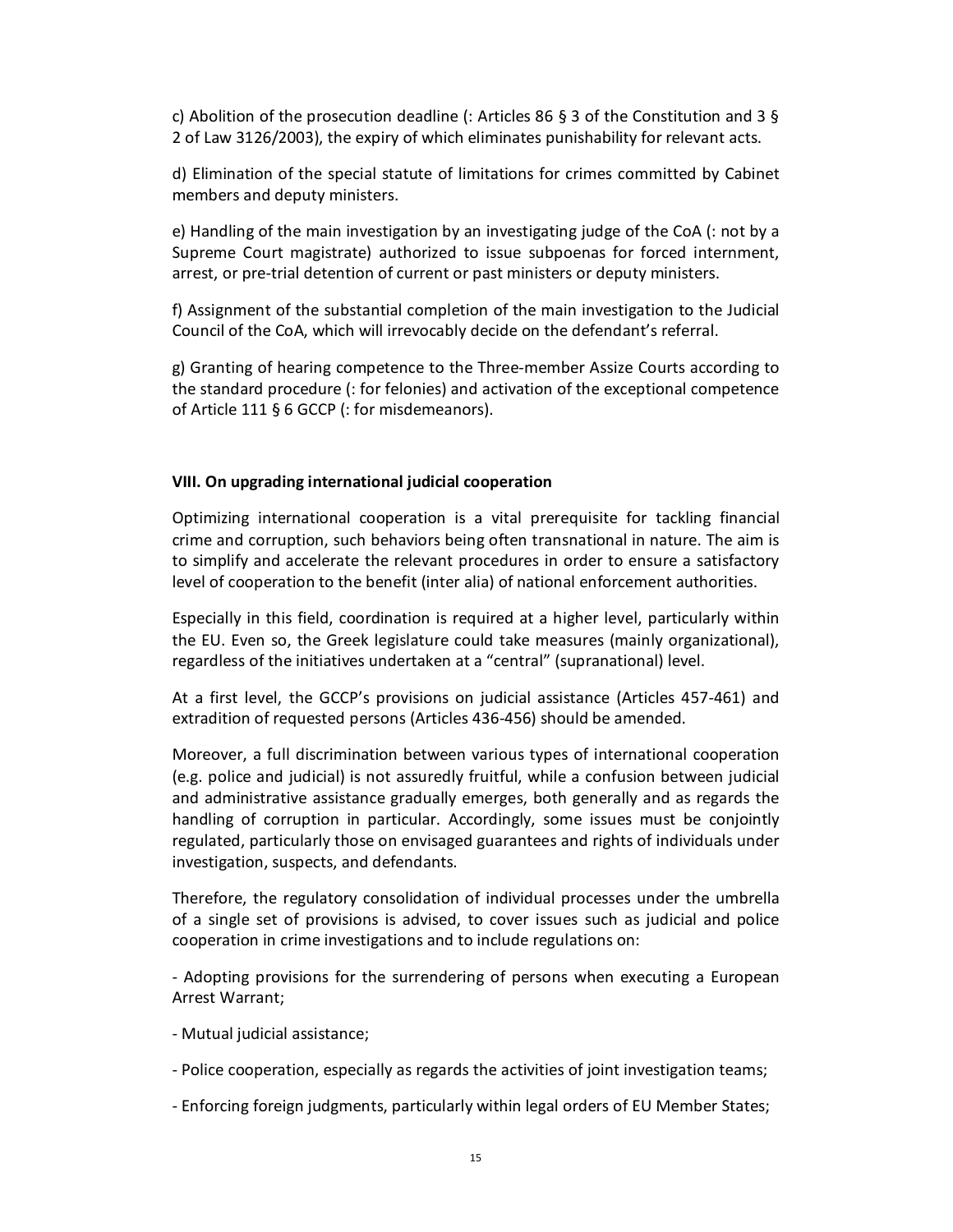- Other procedures that are not self-regulated in current Greek law, but should anyway be incorporated into national legislation, such as the submitting criminal case files, prisoner transfers, etc.

Given the extent of relevant issues (and the consequent volume of required provisions), the relevant regulations should be integrated in a special Code of International Cooperation in Criminal Matters. Such a codification would allow for the elaboration of a single general part that will include principles applying equally to all forms of international cooperation in criminal matters. Moreover, the single regulation of these procedures will enable a uniform addressing of important issues (e.g. the preservation of rights of involved individuals) but also of "technical" problems, such as summonses abroad. Moreover, such a code could distinctly arrange discrete the material substance of judicial cooperation between EU Member States (under a special status) and with third countries.

From an organizational point of view, a central body to "manage" cooperation requests should be established and become operational. It will channel requests to competent departments (e.g. the territorially competent Prosecutor) for handling. This body could function under a special division of judicial cooperation within the Justice system, acting as a unit in the Supreme Court and labeled "Support Office for International Legal Cooperation." A number of "technical" facilitations require the existence of a central agency (Central Translators Office) to serve the establishment of single uniform protocols for the transmission and translation of all such requests from and to Greek, etc. Such an agency could also assist the investigating or preliminary inquiring authorities in international cases.

In the field of international cooperation, it is obvious that the computerization and adoption of electronic applications for managing such requests is an essential prerequisite for the system's effectiveness.

At a legislative level, an explicit provision should be enacted to regulate the issue of reciprocity, a principle governing transnational relations in the field of international cooperation procedures (inter alia). It is certainly clear that such a clause would play a part in the cooperation with third (non-EU) countries. Accordingly, a list of "partner" and "non-partner" States should be drawn for each individual international cooperation procedure, in order to better monitor the general, non-ad hoc observance of the reciprocity principle.

On the other hand, it is clear that the Greek contribution to improving international cooperation mechanisms presupposes the fulfillment of the country's international obligations, particularly in relation to the normative EU documents. Lately, the rate of transposition of EU legislation into national law has accelerated (the last examples being Directives 2010/64/EC "on the right to interpretation and translation in criminal proceedings" and 2012/13/EU "on the right to information in criminal proceedings", transposed by Law 4236/2014). Still, a number of normative documents have not yet been integrated, although their provisions would facilitate the coordination between Greek and foreign authorities to tackle cross-border criminality. A typical example is Directive 2014/41/EC "on the European Investigation Order", which replaced the Framework Decision 2008/978 "on the European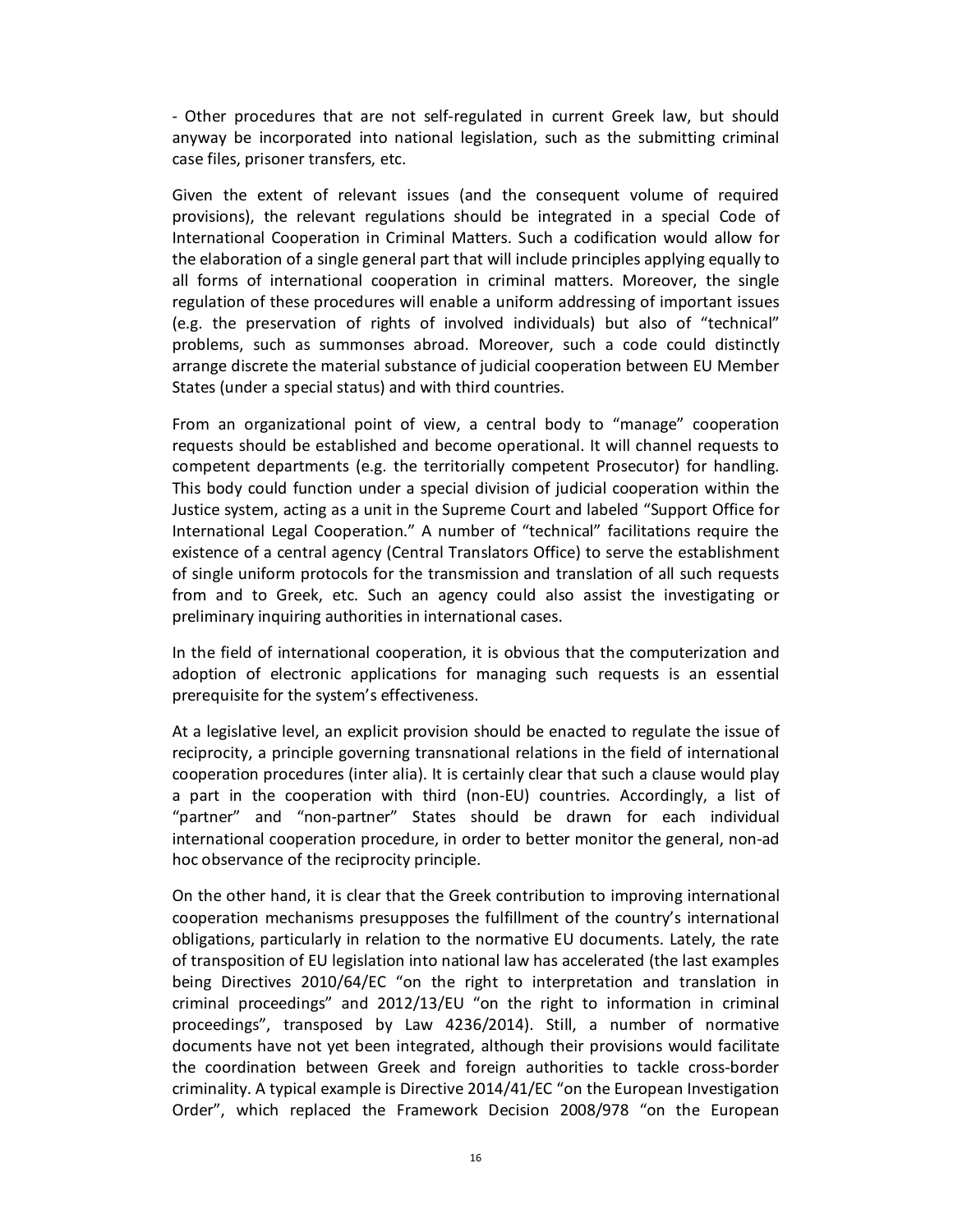Evidence Warrant for the purpose of obtaining objects, documents and data for use in proceedings in criminal matters" and Framework Decision 2003/577 "on the execution in the European Union of orders freezing property or evidence."

Integrating these texts in the context of a comprehensive approach will allow the uniform addressing of similar issues, but could also establish the respect for fundamental rights of involved persons, the fortification of which is grounded upon principles recognized in primary EU law.

One of the key issues in the field of judicial cooperation (already raised in the debate on the 4th Directive on money laundering) is to achieve broader international cooperation especially in the field of criminality associated with the operation of offshore companies. Beyond Greece's unilateral interventions, initiatives can be undertaken only via consultation with EU partners, other international organizations (e.g. OECD), and countries considered as "tax havens." These include not only fiscal measures (e.g. imposing high charges to all banking transactions of offshore companies), but also initiatives related to the discovery of "actual beneficiaries", and the transmission of data concerning them.

Of course, efficiency could hardly be understood in this field without improving the regulatory framework at a supranational (EU) level. Such vital improvements would include:

- A consistent view on the ne bis in idem principle and any exceptions therein.

- Rules to prevent conflicts of jurisdiction between Member States and between the latter and EU agencies.

- Explicit establishment (and specification) of the ne bis in idem principle as a "restrictive" clause for international cooperation, and regulation of "international lis pendens" in the EU.

- Explicit establishment of the proportionality principle, and specification of its implementation scope (e.g. in the field of confiscation).

- Minimum standards for the gathering and utilization of evidence, soon to be discussed after the recent Directive on the European Investigation Order.

- Regulation of the hitherto unregulated forms of cooperation.

- Safeguarding of fundamental rights and guarantees for involved persons in pending initiatives regarding international financial criminality, such as the recent proposal of the Commission for a Regulation establishing a European Prosecutor.

#### IX**. Addendum: Accelerating criminal proceedings (for financial crimes and corruption in the public sector) through plea bargaining?**

The constant exacerbation of delays in criminal justice (especially in the last two decades), the ineffective relevant legislative interventions, and ECtHR's multiple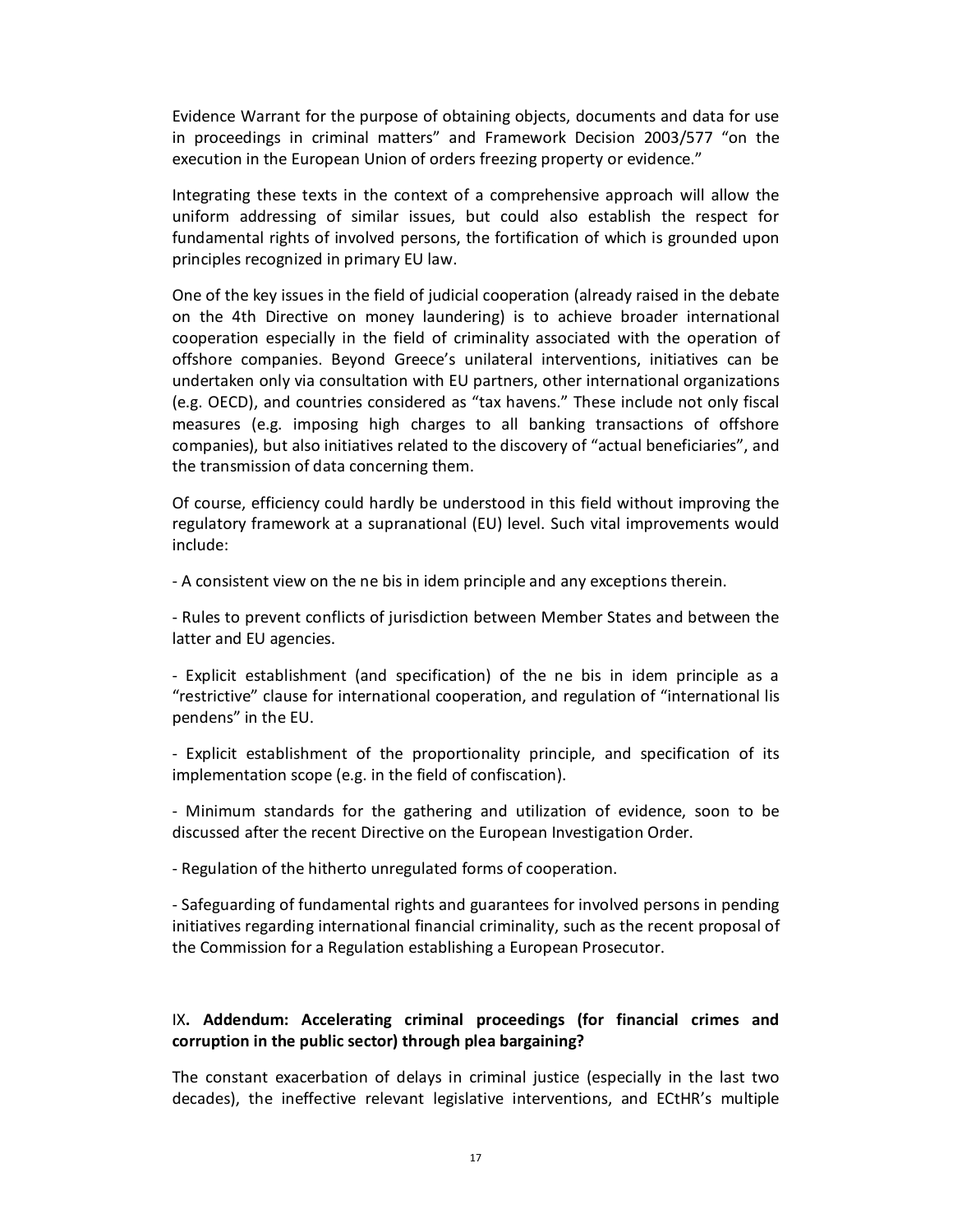convictions imposed on Greece for violations of Article 6 of the Convention on failure to ensure "reasonable time for criminal trials, have brought plea bargaining as a subject of public debate, depicting it as an ambitious measure to decongest criminal courts. As made clear in the proposed Draft GCCP, plea bargaining will include the cases discussed herein.

Already enacted initiatives may be incorporated in this broader direction, such as the expansion of repentance and the introduction of criminal conciliation for property offenses, which were discussed previously along with abstention from prosecution. The question is whether the acceleration of criminal proceedings can be promoted through plea bargaining.

In any of its alternative forms, plea bargaining is hardly aligned with fundamental principles of the traditional continental criminal procedure. Legal theoreticians have repeatedly stressed its inconsistency to the constitutional requirements of Article 96 § 1, to the principle of substantial truth-seeking, to the presumption of innocence, to the nemo tenetur se ipsum accusare principle, to the principles of publicity, orality, and immediacy, both in general terms and as to its attempted formulation within Greek law.

Firstly, the Court's obligation to ratify a "conciliation" settlement and to impose the sentence agreed between the prosecutor and the defendant without any discretion to differentiate or even reject the deal violates the constitutional Article 96 § 1, as sentences are essentially imposed by the prosecutor and not by the criminal court.

Moreover, the mere ratification by the criminal court of such a settlement without the defendant's confession but simply upon his/her acceptance of the agreed penalty can hardly be understood as "legitimate proof of guilt". Hence, the criminal court's exemption from the obligation to search for the substantive truth results to an unjustified violation of the presumption of innocence.

Finally, the prosecutor's capacity to take initiative for negotiations with the defendant appears to conflict with the nemo tenetur se ipsum accusare principle, to the extent that the defendant is likely to be forced to accept the penalty proposed by the prosecutor, believing that a disagreement will trigger a harsher penalty.

On the other hand, the direct and indirect pressures for an "extortionate" confession linked to "consensual" criminal justice are likely to affect persons who might reasonably support their innocence but also weigh the probability of a conviction, in cases whose understanding and fair handling requires properties that do not always characterize the Greek law enforcement mechanism. This possibility is certainly exacerbated in cases of persons with reduced access to an effective defense (e.g. foreigners, underprivileged).

In light of these general concerns about the introduction of plea bargain, if the legislature decided in favor of this option, it should be launched in a limited version that certainly ought to account for the following considerations:

a) *On the persons involved in the negotiations*: In any case, negotiations take place between the defendant and the prosecutor, as the participation of a judge carries